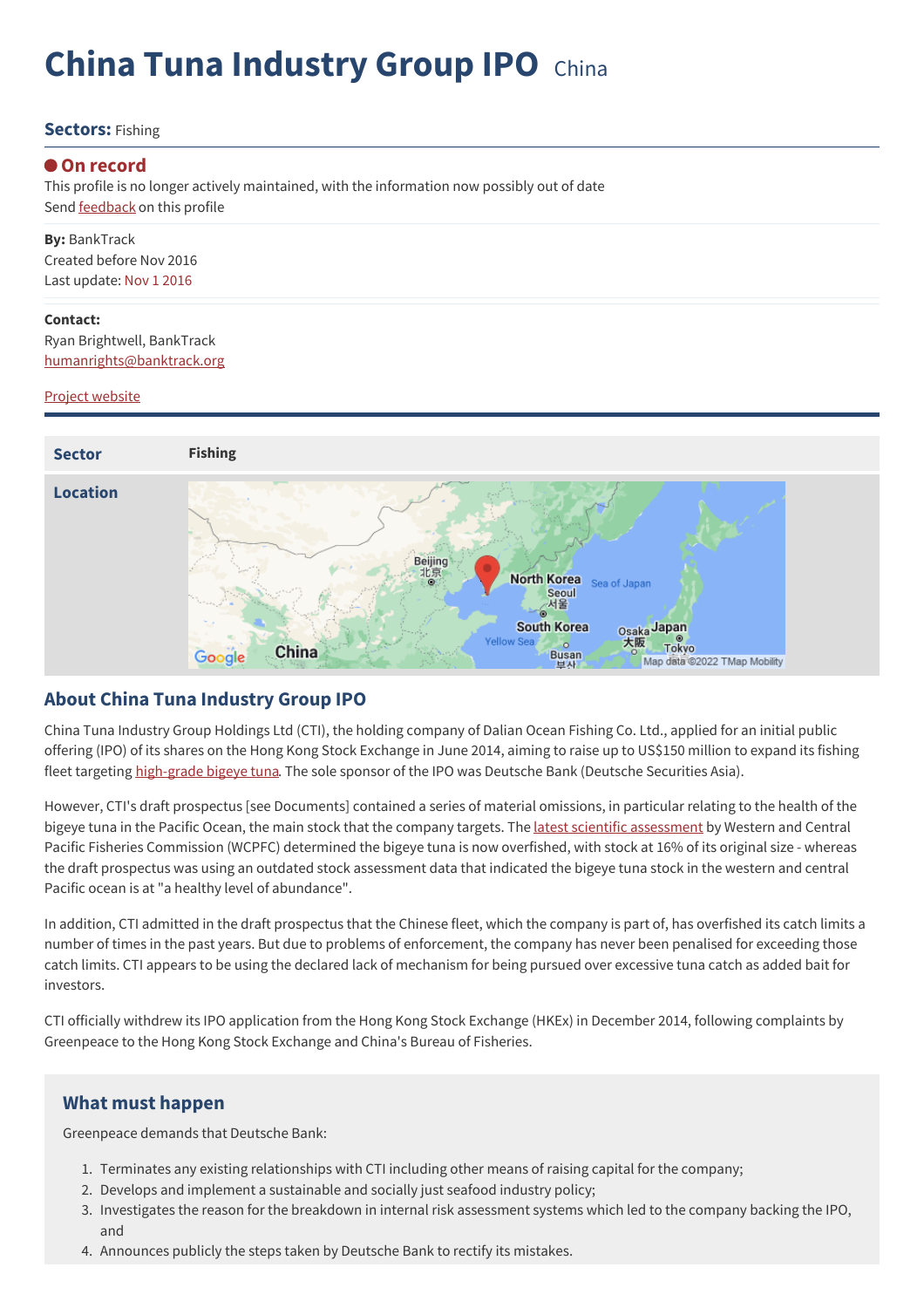As of January 2015, Greenpeace has not received a relevant response to its above mentioned demands.

Other banks should not finance, or assist in finance, CTI until the company can address the environmental, social and governance issues of its tuna longline operations.

### **Impacts**

#### **Social and human rights impacts**

Due to the long period of sailing in the ocean, tuna longline industry has been plagues by labour law abuses involving captive crews, cruel punishments, and mental health problems for crew who, as the IPO document suggests, can be expected to spend up to three years at sea without making land. *"*Labour unrest, strikes or even mutinies, which may result from unsatisfied wage demands or other factors, could prevent or hinder our normal operating activities, and, if not resolved in a timely manner, could materially and adversely affect our business, financial condition and results of operation and prospects. These actions may be impossible for us to predict or control. In addition to physical demands, our crew members also face psychological pressure due to the difficulty of being away from shore for extended periods of time of up to three years..." *(*p41 of the draft prospectus). Such working conditions are especially prone to forced labour and human [trafficking](http://www.ilo.org/wcmsp5/groups/public/---ed_norm/---declaration/documents/publication/wcms_214472.pdf) due to the difficulty in recruiting crew members (ILO, "Caught at sea: forced labour and trafficking in fisheries", 2013 (PDF)).

#### **Environmental and climate impacts**

In general, the tuna fishing industry has high environmental impacts in both purse seine and longline fishing. Greenpeace has produced a [report](http://www.greenpeace.org/international/Global/international/publications/oceans/2013/459-OutOfLineReport-DEF-LR.pdf) detailing the problems in tuna longline fishery. The report highlights issues that are endemic to this industry, such as fishery depletion, high levels of bycatch (including threatened sharks, turtle and seabird species) and high incidence of illegal, unregulated and unreported fishing.

CTI primarily fish for bigeye tuna in the Western and Central Pacific Ocean and Eastern Pacific Ocean and sell their catch to the Japanese sashimi market. There are major concerns about the health of bigeye tuna stocks. The latest scientific assessment, by the Scientific Committee of the Western and Central Pacific Fisheries Commission (WCPFC) [shows](https://www.wcpfc.int/node/18975) that bigeye tuna is already overfished in these areas. Despite this, the CTI draft prospectus uses 2011 stock information, and quotes an industry association that describes the WCPO bigeye tuna stock as at "a healthy level of abundance". In Greenpeace's opinion, CTI provided potential investors with a false and optimistic view of bigeye tuna stock. Their proposed expansion, which could lead to an increase the number of vessels fishing for bigeye tuna further exacerbates the threat to this species and the ecosystem as a whole.

#### **Other impacts**

Greenpeace strongly believes investing in the CTI relies on a failure of regulation and governance that will lead to a complete depletion of the species.

In the CTI draft prospectus admits that the Chinese fleet has repeatedly violated the bigeye tuna catch limits allocated to China by the WCPFC. The company appears to be exploiting gaps in fisheries regulation, and basing its future revenue projection on the belief that neither the international community nor the Chinese government will improve their provisions on compliance, or impose sanctions on companies who ignore or break rules.

Given the scale of China's previous over-catches, and their already reduced bigeye longline catch limit for upcoming years, deductions could have a profound impact on the availability of future bigeye fishing opportunities for Chinese vessels, and consequently, the operations and profitability of companies like CTI.

Therefore, in Greenpeace's view, Chinese tuna companies are facing a future of either significantly reduced fishing opportunities, or complete defiance of international regulation. Both scenarios represent significant governance risks to potential investors, and raise serious integrity questions for those who support the company.

### **Governance**

**Applicable norms and standards**